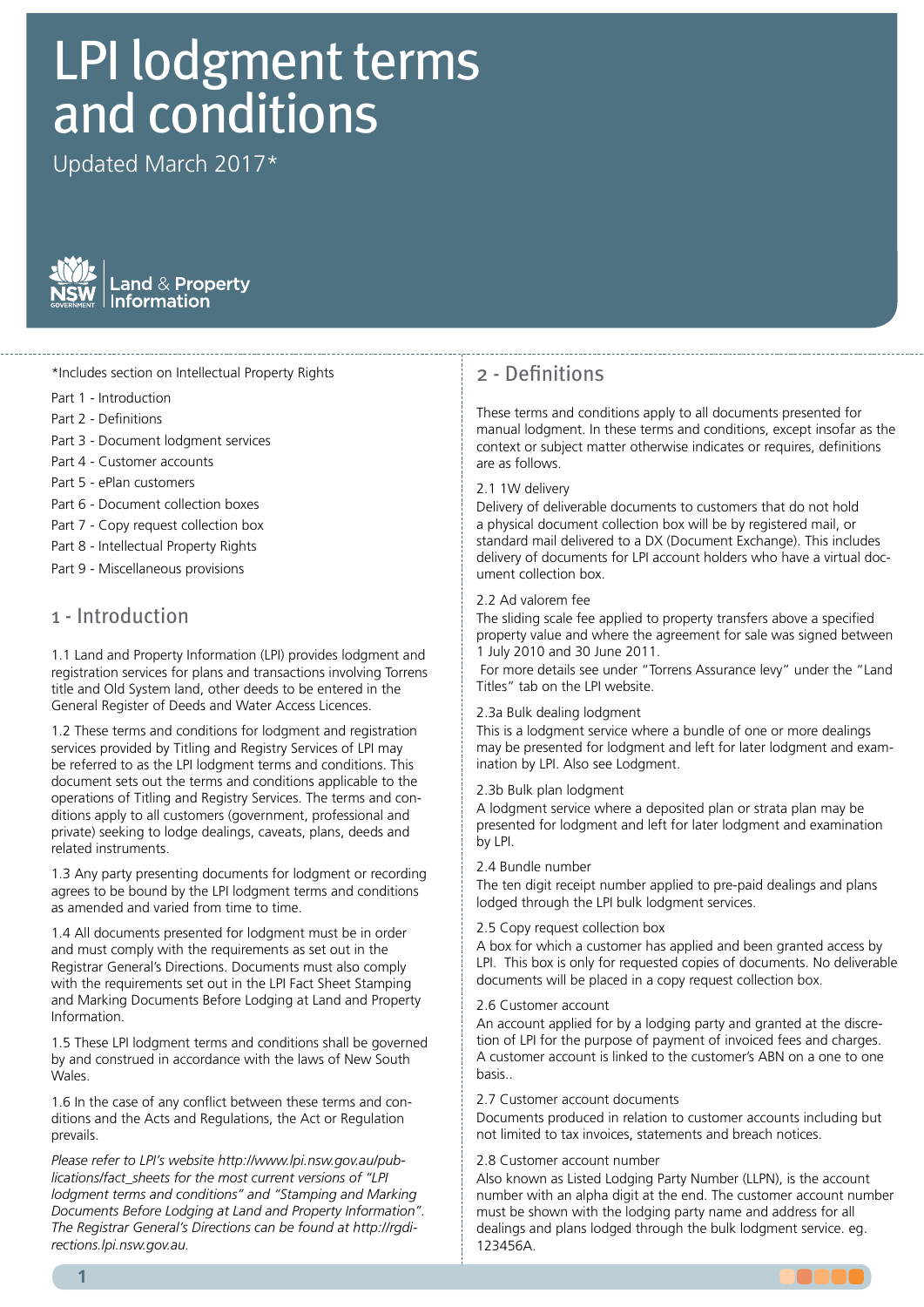#### 2.9 Deliverable document

relating to the examination, investigation, rejection or registration of a dealing, plan or related instrument. Documents are only delivered to the party having legal carriage of the dealing or plan. See Section 33A(5) Real Property Act 1900. A document delivered by LPI to a lodging party, surveyor, producing party or other party with an authority in writing,

#### 2.10 Delivery address

2.10 Donvory address<br>2.16 a bolderne construction box. A botanic when which a customer has botanic The address nominated by a lodging party for the delivery<br>of degree at bul PLThe defects delivery address for most documents will be a customer's LPI document collection box unless otherwise requested. Email is also used for delivery of some documents such as tax invoices and letters of requisiof documents by LPI. The default delivery address for most tion.

#### 2.11 Document. Any grant, conveyance, conveyance, conveyance, conveyance, conveyance, conveyance, conveyance, conveyance, conveyance, conveyance, conveyance, conveyance, conveyance, conveyance, conveyance, conveyance, conv

A caveat, dealing, plan or associated evidence presented at the time of lodgment or following lodgment to support the registration of a dealing, or recording of a caveat, under the associated Acts and Regulations or a plan, deed or other instrument capable of being registered under the Conveyancing Act 1919 or Strata Schemes legislation and associated Acts and Regulations. Real Property Act 1900, Water Management Act 2000 and

## 2.12 Document collection box

A box for which a customer has applied and been granted access by LPI. This box is only for the collection of deliverlection box number is required for bulk lodgment of dealings and/or plans. able documents and extra fee tax invoices. A document col-

up to \$10,000.00 per card per day. A customer account number 2.13 eNOS

See NOS form

#### 2.14 Extra fees a facility where  $\frac{1}{2}$

Additional fees which may be incurred at or following lodgdealings (refer https://www.lands.nsw.gov.au/ $\alpha$ ment.

# lpi\_circulars/2007/2007-13\_Changes\_to\_Document\_Lodgment\_ 2.15 Instrument

Any grant, certificate of title, conveyance, assurance, dealing, deed, map, will, probate or any other document in<br>suiting make an advanced in adjusting developing as a consisting writing relating to the disposition, devolution or acquisition<br>of land or avidencing title there to of land or evidencing title there to.

#### 2.16 Lodging party

The party so nominated in the relevant panel on a caveat or dealing form, deeds index particulars lodgment sheet or plan lodgment form responsible for carriage of lodged document(s) and payment of all associated fees.

#### 2.17 Lodgment

2.20 Producing party. A party that produces a document or The acceptance by LPI of any caveats, dealings, deeds, plans and other documents presented manually for lodgment, examination and, if in order, registration.

## 2.18 myAccount

This is a facility on the LPI Online portal that allows customer account holders to manage their account, view their account 2.22 Sydney Charles Sydney Charles Charles and the area. The area encompassing the area. The area encompassion of the area encompassion of the area encompassion of the area encompassion of the area encompassion of the area tax invoices. See http://online.lpi.nsw.gov.au/wps/portal/six/<br>services balance and to make online credit card payments against services

#### 2.19 myInvoice

This is a facility on the LPI Online portal that allows payment against an LPI tax invoice using an accepted credit card of up to \$10,000.00 per card per day. A Customer Account Number is also needed. See http://online.lpi.nsw.gov.au/wps/ portal/six/services

#### 2.20 NOS form

changes in ownership of land held under the Real Property Act<br>1900, For more information regarding Notice of Sale refer to our website http://www.lpi.nsw.gov.au/ and see under "About" LPI", "FAQs" and "What is a Notice of Sale or Transfer of Land<br>(NOS) farm 3" A Notice of Sale (NOS) form is used to notify local councils, water supply authorities and relevant rating authorities of 1900. For more information regarding Notice of Sale refer to (NOS) form?".

The NOS form is a registrable form under the Real Property Act 1900. A NOS or eNOS must be certified to be correct and include the date of contract, date of settlement and purchase price where lodged as part of a property transfer document.

eNOS is the electronic version of a NOS form that can be completed on and submitted through the LPI Online Portal. See http://online.lpi.nsw.gov.au/wps/portal/six/services. The eNOS ID must be shown on the dealing form and must be certified.

#### 2.21 Personal lodgment and fees and fees and fees and fees and fees and fees and fees and fees and fees and fees and fees and fees and fees and fees and fees and fees and fees and fees and fees and fees and fees and fees a

A face to face lodgment service where a lodging party may baye aceas analonal product in presentied dealings (feed to ETT)<br>Circular 2007-13 under Publications on the LPI website http:// to the lodging party. www.lpi.nsw.gov.au/) at any one time for immediate examina- $\mathfrak{a}$ . See Deliverable documents, requisitions and registrations and registrations and registration notices  $\mathfrak{a}$ lodge deeds and/or up to six prescribed dealings (refer to LPI tion.

2.22 Pre-payment. A lodging party may make an advanced payment at the LPI Cashiers before presenting documents for lodgment through the Bulk lodgment service.

#### 2.23 Present for lodgment or the document of the party noted on the document of the document of the document o

Presentation to LPI of documents for lodgment and registration in accordance with the Real Property Act 1900, Conveyancing and the 1919, Strate Schemes registeron, Mater Management 2000 and associated Acts and Regulations. Act 1919, Strata Schemes legislation, Water Management Act

## 2.24 Producing party

This is a party that produces a document or instrument to LPI which is to be connected to and used for the registration of instrument must be accompanied by a production ticket which may be purchased from the LPI Cashiers. related documents and instruments. A produced document or

#### 2.25 Property Transfer and 3.12 documents sent to 2.12 documents sent to LPI by S

This is a dealing that changes the ownership of an estate in land under the Real Property Act 1900. A full list of property transfer documents can be found on the LPI website attached to LPI Circular 2008-10. See under Publications.

## 2.26 Requisition

A communication in writing (by post or email) or by telephone to the lodging party and/or surveyor advising that one or more of the documents lodged is not in order for registration. All ments lodged may be rejected and lodgment fees forfeited. requisitions must be satisfied within the specified time or docu-

# 2.27 Sydney Metropolitan Area

z.z., bydney ivied opolitan Area<br>The area encompassing the local government areas as deter- $\frac{1}{2}$  interest changes for a replacement certificate of the replacement certificate of the second certificate of the second certificate of the second certificate of the second certificate of the second certificate of mined from time to time by the NSW Local Government Bound-<br>aries Commission the use of land applications to record abandon abandon abandon abandon abandon abandon abandon abandon abandon aries Commission.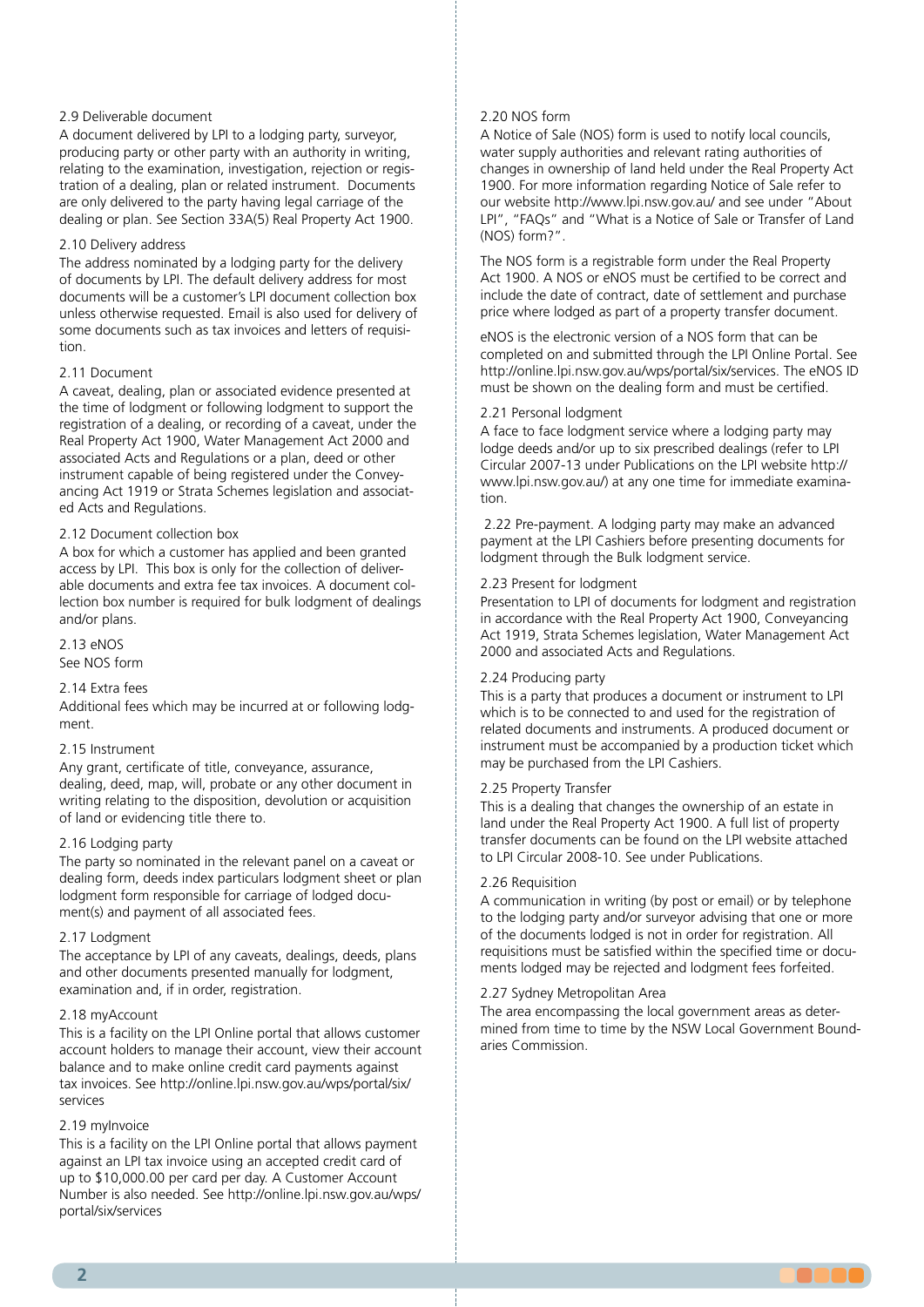# 3 - Document lodgment services

3.1 The terms and conditions in this part apply to all lodging parties unless specified otherwise.

3.2 A lodging party may present a plan for lodgment, using Personal Lodgment or Bulk Lodgment or ePlan.

3.3 LPI acknowledges that a lodging party may be acting for a third party. These terms and conditions are not intended to anect any analigements in place between a loughly party and<br>any third party. Under Section 33A(5) of the Real Property Act 1900. LPI can only deal with the party shown on the document as the lodging party and not with any third party that may affect any arrangements in place between a lodging party and present the document for lodgment.

3.4 The lodging party, shown in the 'Lodged By' panel on the document or lodgment form, is responsible for the payment of lodgment (including ad valorem), examination, investigation, related and extra fees for all documents lodged, as set out in the relevant Acts and Regulations.

 $2.14$  Lodging party. The party so nominated in the relevant party so non-in-the relevant panel panel panel panel panel panel panel panel panel panel panel panel panel panel panel panel panel panel panel panel panel panel 3.5 Upon receipt of an LPI tax invoice the fees and charges must be paid by the due date shown on that tax invoice. This includes any fees or charges by LPI with regard to dishonoured cheques.

3.6 Non payment of fees may result in a requisition being issued to the lodging party. Where a document has been registered and the relevant fees not paid LPI will take further action to recover the debt.

3.7 Deliverable documents, requisitions and registration notices will be delivered to the lodging party address shown in the 'Lodged By' panel on the document or lodgment form. Where box will be used. Requisitions and Registration Notices may be delivered electronically where a lodging party has made this request and provided a suitable email address. an account holder has a physical document collection box that

3.8 The party entitled to uplift a dealing or plan or other associated instrument is the party noted on the document or lodgauthority by that lodging party. ment form as the lodging party, or another party with written

payment at the LPM Authority's cashiers before presenting  $3.9$  A document from a producing party to enable that docu-<br> $\frac{1}{2}$ instruments shall be returned as specified by the producing party on the production receipt or as per a letter of authority provided by the producing party on their business stationery. ment to be used for the registration of related documents and

3.10 Registration of plans and dealings may be delayed until a dealing is registered prior to payment being made any lodged certificate of title may be retained until payment is received. payment of all lodgment and related fees are received. Where

3.11 Subject to 3.11 and 3.12 documents sent to LPI by post from outside the Sydney Metropolitan Area will only be accepted where they are lodged by private individuals. Documents sent to LPI by post from within the Sydney Metropolitan are accompanied by a written request advising of the specific circumstances why they cannot be lodged by hand. Area will only be accepted from private individuals where they

3.12 All documents sent for lodgment by post must be accompanied by the correct fees. Details regarding fees can be found on the LPI website under the "Land Titles" tab.

application for a replacement certificate of title; applications to<br>remove obsolete covenants and restrictions on the use of land and application to record abandonment of easements. 3.13 The following documents will not be accepted by post: plans (except for pre-examination); caveats; writs; possessory applications; primary applications; application for lapsing notices; application for a replacement certificate of title; applications to

3.14 LPI takes no responsibility and is not liable for any loss suf-Is not responsible for any loss of priority caused by the posting of documents to or from LPI. Any documents sent by post are done so at the risk of the lodging party. fered or caused by the posting of documents to or from LPI. LPI

party and any third party. a Lodging Party have a concern as to priority, they should seek an exception to the approved manner by providing a supporting letter to the Deputy Registrar of Dealings at the time of presentation of the documents for lodgment. 3.15 Documents must be lodged in the approved manner. Should

# 4 - Customer Accounts

4.1 The terms and conditions in this part apply to customer accounts. The terms acsentice notic payments are to be assigned<br>against tax invoices and recorded in the customer's account against tax in the location in the cases in the comparison. ments, pre-lodgment payments and general payments. accounts. The terms describe how payments are to be assigned

4.2 An LPI customer that presents documents for lodgment as a lodging party may apply for a customer account using the "Customer account application kit" on the LPI website. This kit can be found under "General forms" under the "Land Titles" tab.

4.3 A customer account holder may elect to make advance payments into their customer account for payment of future tax  $\alpha$ nd instruments shall be returned as specified by the producing by the producing by the producing by the producing by the producing by the producing by the producing by the producing by the producing by the producing b invoices.

4.4 Customer account holders may make pre-payments for bulk lodgment of dealings and/or plans. Pre-payments of the correct amount may be paid against a specific bundle of dealings or plans lodged in bulk. A copy of the receipt must accompany the through the bulk lodgment service must include a lodgment cover sheet showing documents being lodged and amounts being paid, including any ad valorem fees. The ten digit receipt number will be added to your tax invoice to assist with reconciliation. documents when presented for lodgment. Dealings being lodged

4.5 Customer account holders may apply to enter into direct debit payment arrangements with LPI by completing a Direct Debit request form. This form can be found under "General forms" under the "Land Titles" tab on the LPI website. Direct debit will only be used for normant of towing incompanies. used for payment of tax invoices.

3.12 The following documents will not be accepted by post: debit agreement with LPI the balance outstanding on any tax invoice will be debited from the account specified by the customer on the due date of the tax invoice. 4.6 Where a customer account holder has entered into a direct

notices, applications for a replacement certificate of title, 4.7 Customer account holders may apply to enter into Electronic Funds Transfer (EFT) payment arrangements with LPI by completfound under "General forms" under the "Land Titles" tab on the LPI website. EFT will only be used for payment of tax invoices. ing an Electronic Funds Transfer request form. This form can be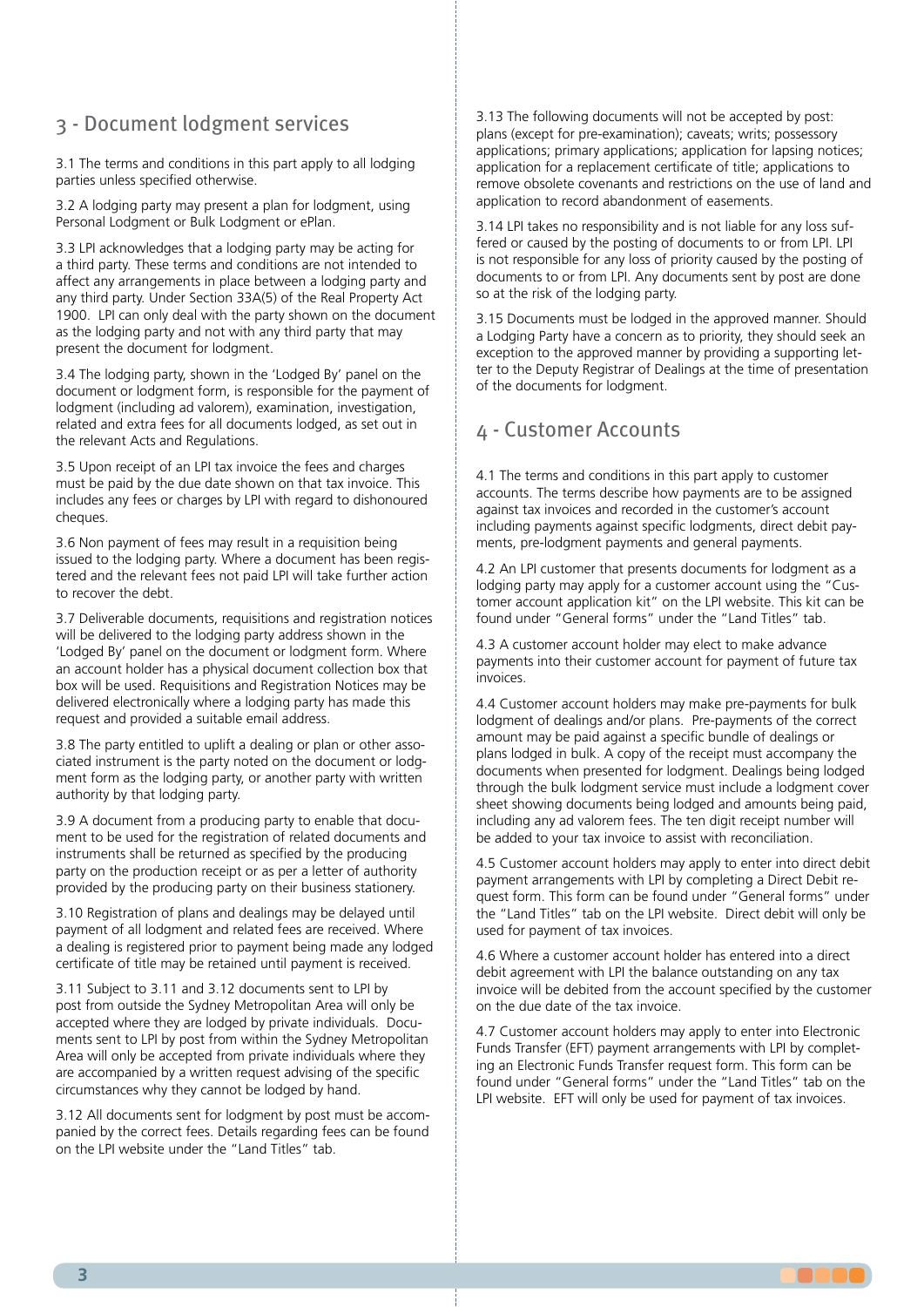4.8 Tax invoices must be paid in full on due date shown on invoice. Part payment will not be accepted unless otherwise arranged in advance or as directed by LPI staff.

4.9 Payment of tax invoices may be made by direct debit, EFT, cash, cheque, EFTPOS, approved credit cards, money orders or by the LPI myInvoice facility. LPI does not accept payment by American Express or Diners Club credit cards.

4.10 Payments made by approved credit cards may be made to a maximum of \$10,000 per card per day.

4.11 LPI will assign payments made to a customer account Extra Federational feature at our contract may be incurred at the complete cifically allocated, funds on account are automatically used to settle overdue tax invoices. against outstanding tax invoices. Where payment is not spe-

4.12 Where payment is made to LPI cashiers the correct payment is encouraged. Any overpayment by an account customer will be credited to the account and charged against outstanding debts per 4.11. LPI reserves the right to charge an administrative fee for the refund of any overpayment.

4.13 LPI reserves the right to retain the amount of an overpayment if it remains unclaimed after 90 days following lodgment.

the document(s). terms LPI reserves the right to insist all further business be conducted on a direct debit or pre-payment basis for a term at the discretion of LPI. 4.14 Where any account customer breaches these payment

First Enneserves the right to enarge the loaging party all dishonour fees and other costs reasonably incurred by LPI in payment and tax involvement and accepted credit card of overdue amounts and dishonoured payments. 4.15 LPI reserves the right to charge the lodging party all

 $\mathcal{L}$ is also needed. See http://six/wps/portal/. See http://six/wps/portal/. See http://six/wps/portal/. See http://six/wps/portal/. See http://six/wps/portal/. See http://six/wps/portal/. See http://six/wps/portal/. S other conditions at its discretion. These include, but are not limited to direct debit arrangements, pre-payment of lodgments, provision of bank guarantees and specific repayment contractual arrangements. 4.16 LPI reserves the right to apply specific financial and

4.17 A customer may dispute a tax invoice raised by LPI "General forms" under the "Land Titles" tab on the LPI website. using an Invoice Dispute form. This form can be found under

4.18 LPI will endeavour to confirm or adjust the disputed tax invoice within 14 days of receipt of the Invoice Dispute form and advise the customer of its decision. Direct debit disputes will be given priority.

4.19 A customer account holder must notify LPI in writing 2.20 Product party of any sharing to the section of example and/or status. These notices should be addressed to the Team Leader, Revenue, Corporate Finance. within seven days of any change to the customer's details

registration of related documents and instruments. on company letterhead within seven days of intention to close the customer's account. These notices should be addressed to the Team Leader, Revenue, Corporate Finance. before account closure will be authorised. 4.20 A customer account holder must notify LPI in writing Payment of all outstanding fees must be received by LPI

4.21 LPI reserves the right to periodically require the customer to provide written confirmation of their details held by LPI.

4.22 Any customer account documents required to be served by or under these terms and conditions to a customer shall be deemed to be delivered in accordance with the current delivery address provided on the customer application form.

# 5 - ePlan customers

3 - Document lodgment services age and dissemination of plans. 5.1 ePlan provides for electronic lodgment, examination, stor-

3.1 The terms and conditions in this part apply to all lodging al terms and conditions as outlined on the LPI website. parties und conditions as odificed 5.2 The lodgment of plans through ePlan is subject to addition-

3.2 LPM Authority acknowledges that a lodging party may be the Registrar General and obtain a user ID and password. acting for a third party. These terms and conditions are not 5.3 To lodge plans electronically a person must be authorised by

5.4 Customers wishing to become ePlan users should refer to the LPI website. Go to erian under the Land Titles Tab for a<br>plication details for a user ID and password, payment arrangements and other relevant ePlan information. the LPI website. Go to ePlan under the "Land Titles" tab for ap-

5.5 Approval to lodge electronic plans for registration will bish reprovance lodge electronic plans for registration will<br>only be given following successful lodgment of test data that only be given rollowing succession lodgifiem or test data that<br>complies with all standards and requirements. See the "Surveyor's Information Package" on the ePlan page found under the "Land Titles" tab on the LPI website.

5.6 Where a document is lodged through ePlan the documents bearing original signatures are to be retained by the lodging party for the period as specified in the Regulations.

#### will be demonstrativered to the lodging party address shown in the lodging party and the lodging party of the lo 6 - Document collection boxes

6.1 The document collection box service is provided at the sole discretion of LPI to account customers who have applied for and been granted access to a document collection box.

6.2 A customer is entitled to apply for one document collection box only.

6.3 To hold a document collection box, document collection and instruments shall be returned as specified by the producing box holders are required to have a reasonable number of deliverable documents (as determined by LPI) delivered to the document collection box on a regular basis.

6.4 Document collection boxes must be securely locked after use. It is the responsibility of the document collection box holder to ensure their document collection box is securely locked.

6.5 Document collection boxes must only be used for the receipt of deliverable documents, circulars, information bulletins, tax invoices, letters and other notices produced by LPI.

6.6 Document collection boxes are to be cleared weekly or more often if volumes require and within one working day of any request by LPI to the document collection box holder.

6.7 Any document placed by LPI in a document collection box is deemed to have been delivered by LPI.

6.8 Should a document collection box holder believe that they did not receive a deliverable document they must raise the matter with LPI within one month.

6.9 LPI reserves the right to require a document collection box holder requesting the reissue of any document to complete the application and payment procedures required under the Real Property Act 1900 for the relevant document/s.

6.10 A document collection box holder must reconcile the checklist of Certificate/s of Title provided against the Certificate of Titles received and report any discrepancy to the Manager, Property Information Delivery Services before leaving LPI done so at the risk of the risk of the lodging party.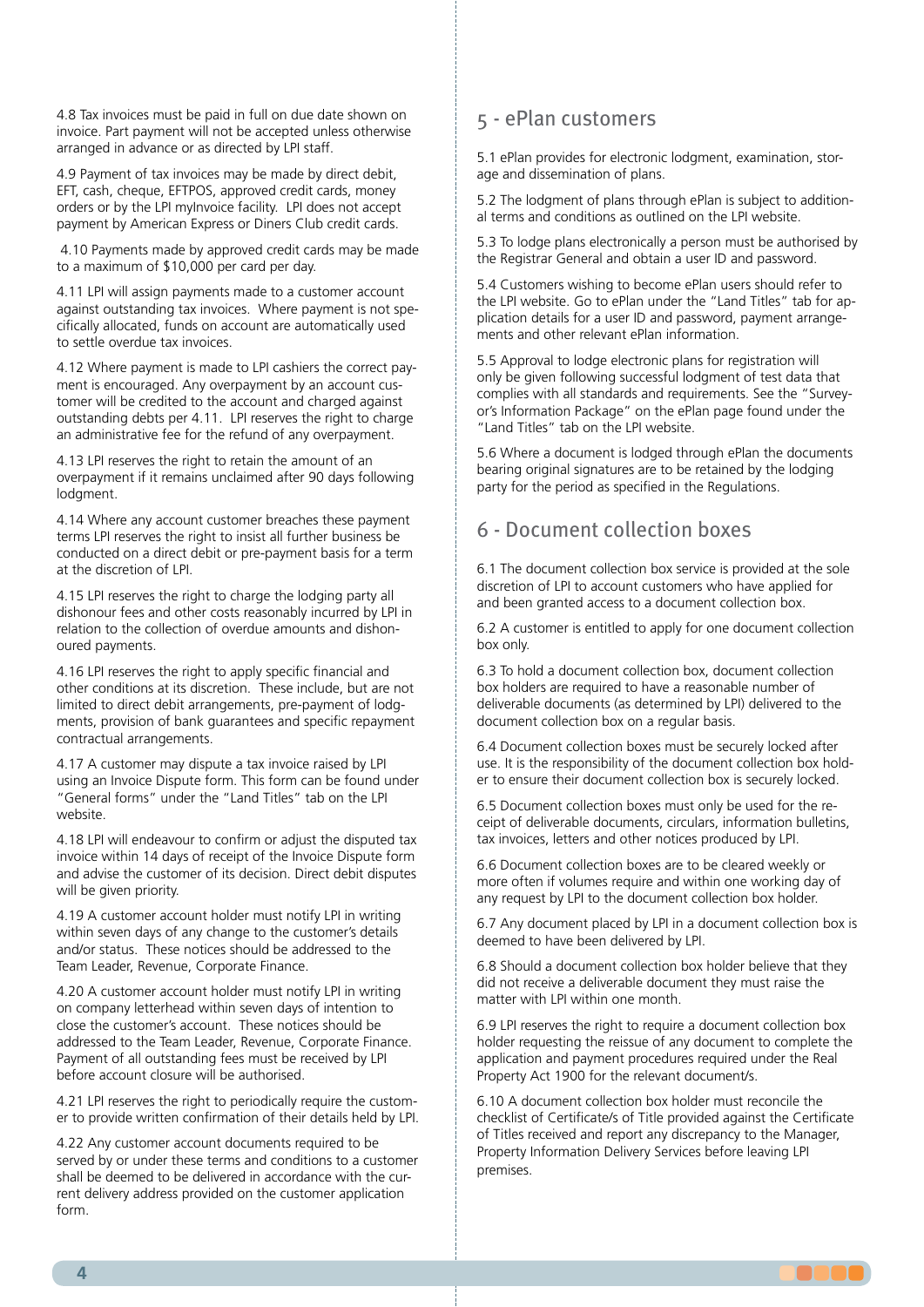6.11 Information regarding the contents of any document collection box will not be disclosed to any person.

under the *Real Property Act 1900, Water Management Act 2000*  6.12 Document collection box keys remain the property of LPI.

6.13 Where the key to a document collection box has been lost, a document collection box holder may apply for the issue of a replacement key and lock as well as the urgent clearance detail the circumstances of the loss or requirement for a new key. To request this service, the document collection box holder must make a written application on their business stationery to nied by payment of the appropriate fee. of their document collection box. The written request must the Manager, Property Information Delivery Services accompa-

6.14 A document collection box cannot be transferred or assigned by the document collection box holder.

6.15 The document collection box holder must notify Team Leader, Revenue, Corporate Finance in writing within seven days of any change to the document collection box holder's details and/or status.

6.16 LPI reserves the right to periodically require the document collection box holder to provide written confirmation of their sheet or plan looped for plan lodger form responsible form responsible form responsible form  $\alpha$ details.

access to the document collection box at any time upon seven days written notice on business stationery to the Manager, Property Information Delivery Service. 6.17 The document collection box holder may cancel their

cancels their access to the document collection box holder cancels their access to the document collection box they must provide written instructions as to the alternate delivery address for deliverable documents. Should the document collection box holder fail to provide LPI with an alternate delivery address, LPI reserves the right to retain the documents pending advice from<br>the lodging party are longing party. 6.18 In the event that the document collection box holder the lodging party.

6.19 LPI reserves the right to terminate access to any document collection box at any time by giving two weeks written notice specifying the date of and reasons for the termination to the document collection box holder.

6.20 The original and any duplicate document collection box keys are required to be returned to the Manager, Property Information Delivery Services within seven days upon cancellation or termination of access to the document collection box.

#### *Conveyancing Act 1919, Water Management Act 2000* and 7 - Copy request collection box

7.1 The copy request collection box service is provided at the sole discretion of LPI to customers who have applied for and been granted access to a copy request collection box.

lection box holders are required to have a reasonable number of copy requests (as determined by LPI) delivered to the copy request collection box on a regular basis. 7.2 To hold a copy request collection box, copy request col-

7.3 Only document copies will be delivered to copy request collection boxes.

7.4 Copy request collection boxes are to be cleared weekly or more often if volumes require and within one working day of any request by LPI to the copy request collection box holder.

7.5 Any document placed by LPI in a copy request collection box is deemed to have been delivered by LPI.

of a document they must present supporting evidence including<br>the butt of the convicewest ticket or remote delivery request number to the Property Information Delivery Services customer enquiry counter within one week. 7.6 Should a copy request collection box holder require the reissue the butt of the copy request ticket or remote delivery request

7.7 Copy request collection boxes must be securely locked after acting the responsibility of the copy request conection box er to ensure their copy request collection box is securely locked. use. It is the responsibility of the copy request collection box hold-

7.8 Copy request collection boxes must only be used for the deliv- $\frac{3}{2}$ ,  $\frac{3}{2}$  The lodged By particle by the lodged By particle  $\frac{3}{2}$ ery by LPI of copies, circulars and other notices produced by LPI.

7.9 Information regarding the contents of any copy request collection box will not be disclosed to any person.

7.10 Copy request collection box keys remain the property of LPI.

7.11 Where the key to a copy request collection box has been lost, a copy request collection box holder may apply for the issue of a replacement key and lock as well as the argent elements.<br>of their copy request collection box. The written request must detail the circumstances of the loss of the key. To request this service, the copy request collection box holder must make written application on their business stationery to the Manager, Property Information Delivery Services accompanied by payment of the of a replacement key and lock as well as the urgent clearance appropriate fee.

3.7 The party entitled to uplift a dealing or plan or other 7.12 The copy request collection box holder must notify the Teameauer, nevertue, corporate rinance in withing within seven of any change to the copy request collection box holder's details and/or status Leader, Revenue, Corporate Finance in writing within seven days and/or status.

7.13 LPI reserves the right to periodically require the copy request collection box holder to provide written confirmation of their and instruments shall be returned as specified by the production of the production  $\mathcal{L}$ details.

party on the production receipt or as per a letter of authority 7.14 The copy request collection box holder may cancel their days written notice to the Manager, Property Information Delivery payment of all lodges are related fees are received. The received fees are received fees are received. access to the copy request collection box at any time upon seven Service.

7.15 LPI reserves the right to terminate access to any copy request collection box at any time by giving two weeks written notice specifying the date of and reasons for termination to the copy request collection box holder.

7.16 The original and any duplicate copy request collection box keys are required to be returned to the Manager, Property Information Delivery Service within seven days upon cancellation or termination of access to the copy request collection box.